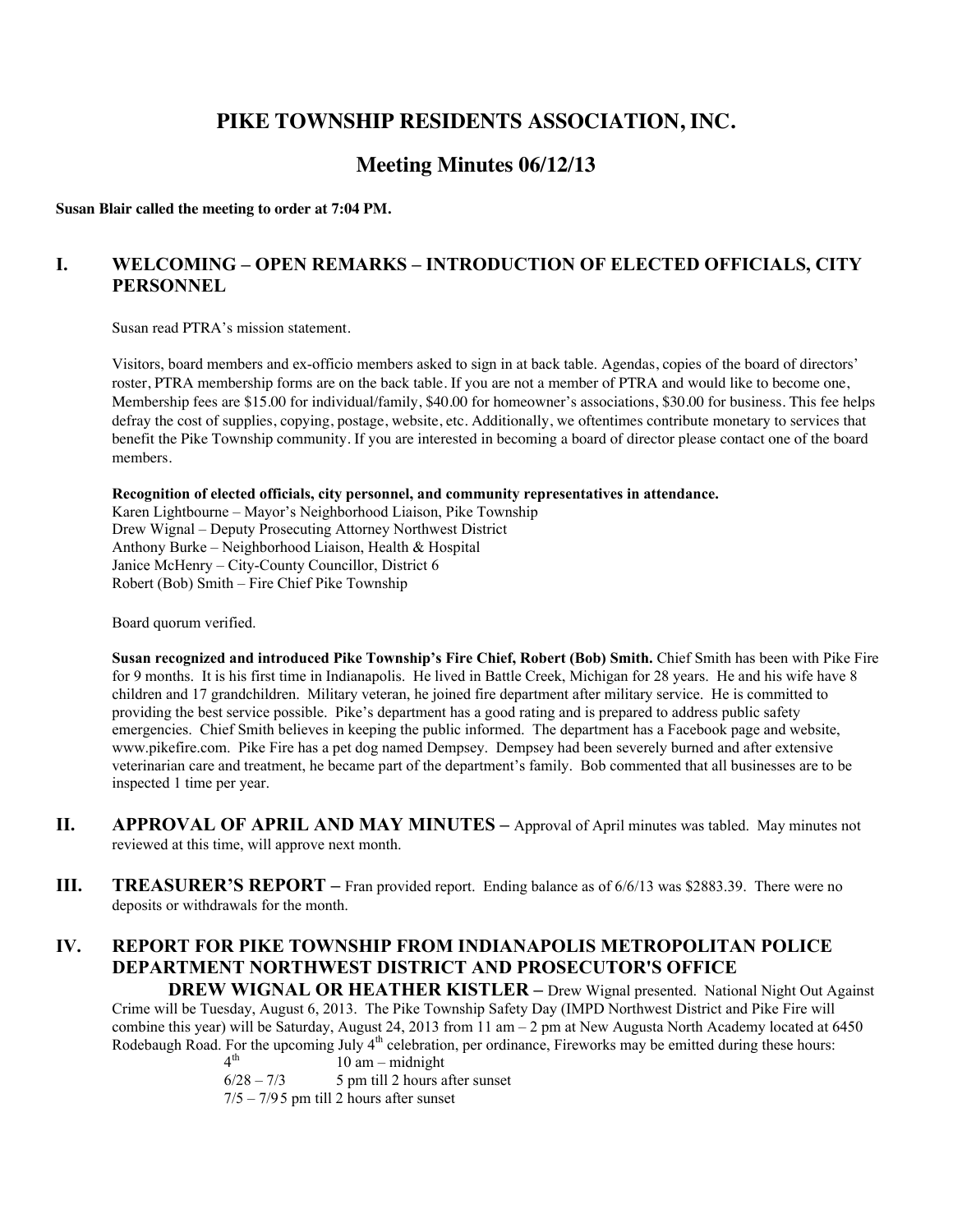## **V. REPORT FROM MAYOR'S NEIGHBORHOOD LIAISON-PIKE TOWNSHIP**

**KAREN LIGHTBOURNE –** Monday a new IndyGo bus route starts. Route 86 – 86<sup>th</sup> Street from Traders Point to Community North Hospital. Panhandling – Since 2012 the city has lost convention revenue. The law may be revised to stop all panhandling in the mile square area and 5pm – 8am for the remainder of Indianapolis. Westside Chamber of Commerce networking event, 6pm tomorrow night. The last Homestead Credit Review meeting will be June 18<sup>th</sup> at 7:30 pm, Ben Davis High School.

### **VI. ANNOUNCEMENTS, PLAT REPORTS, AND CORRESPONDENCE –**

- 8930 Lafayette Road Committee Meeting, 6/25, 7pm, Government Center
- 4853 West  $56<sup>th</sup>$  Street O'Reilly Sign approved with sign height amendment
- 6925 Shore Terrace DaVita Dialysis sign request approved.

#### **VII. ALCOHOL PERMITS – Hearing 7/1**

| $\sim$                   | Longhorn Steakhouse | 5840 86 <sup>th</sup> Street | Renewal |          |
|--------------------------|---------------------|------------------------------|---------|----------|
| $\sim$                   | Chipotle            | West 86 <sup>th</sup> Street | Renewal | 3-way    |
| $\overline{\phantom{0}}$ |                     | 5210 Pike Plaza              | Renewal | $3$ -way |
| $\sim$                   | Boat House Grill    |                              | Renewal | 3-way    |
| -                        |                     | 7830 N. Michigan Rd.         | Renewal | 3-way    |

Sky Fall Lounge & Restaurant permit denied by local board.

Early Bird Pancake House renewal permit denied by local board by a unanimous vote. The owner decided to forfeit the permit pending appeal.

Jerusalem Café and Hooka Bar – West 38th Street by Ovation – Tobacco permit. Per Marion County Smoking Ordinance, exemptions are required to have an alcohol permit in order to obtain a tobacco permit. 21 and older only. Jerusalem Café has tobacco and alcohol violations, serving and permitting minors in establishment. Department of Code Enforcement has provoked the tobacco permit.

4010 High School Road – sub-leasing space to promoters, not properly permitted or zoned. Alcohol permits cannot be borrowed or leased.

### **VIII. LAND USE – CONTINUED PETITIONS**

- **1) 6830 W. 38th St. 2013-APP-006** McDonald's USA, LLC requests Park District II approval to provide for a 20-ft. tall, approximately 35-sq. ft. freestanding pole sign. Current zoning is PK-2. Council District 6. Hearing date continued to 6/13/13, Hearing Examiner. Presenter is Jason Carter. Chairperson is Mark Jakubovie, PTRA Vice-President, District V. *– Clint recommended support be contingent upon Eagle Highlands Business Association having no objection (if the association remains). Clint motioned to support with commitments: 1) subject to the site plan and sign elevations submitted to staff; 2) no objection from the Eagle Highlands Business Association. Betsy seconded. Motion carried unanimously.*
- **2) 4201 Moller Rd. 2013-ZON-022** Greater Reformation Ministries requests rezoning of 4.64 acres to SU-1 to provide for religious uses. Current zoning is D-P. Council District 7. Hearing date continued to 6/27/13, Hearing Examiner. Presenter is John Bennett. Chairperson is Jan Marshall, PTRA Vice-President, District VI. *– There were approximately 100 flyers distributed to surrounding residents. 2 neighbors attended the committee meeting. The general consensus is the immediate area residents welcome the church. 12 commitments were tendered at the committee meeting. Susan read each to the board for discussion. Slight amendments were suggested. The petitioner's representative was not able to attend. The church pastor made the presentation. Discussion followed regarding whether the church's agent would concur with the amended commitments. Support could be contingent upon the revised commitments. Jan motioned to support contingent upon agreement to the revised commitments. Ron seconded. Motion carried unanimously.*

## **IX. LAND USE – NEW PETITION**